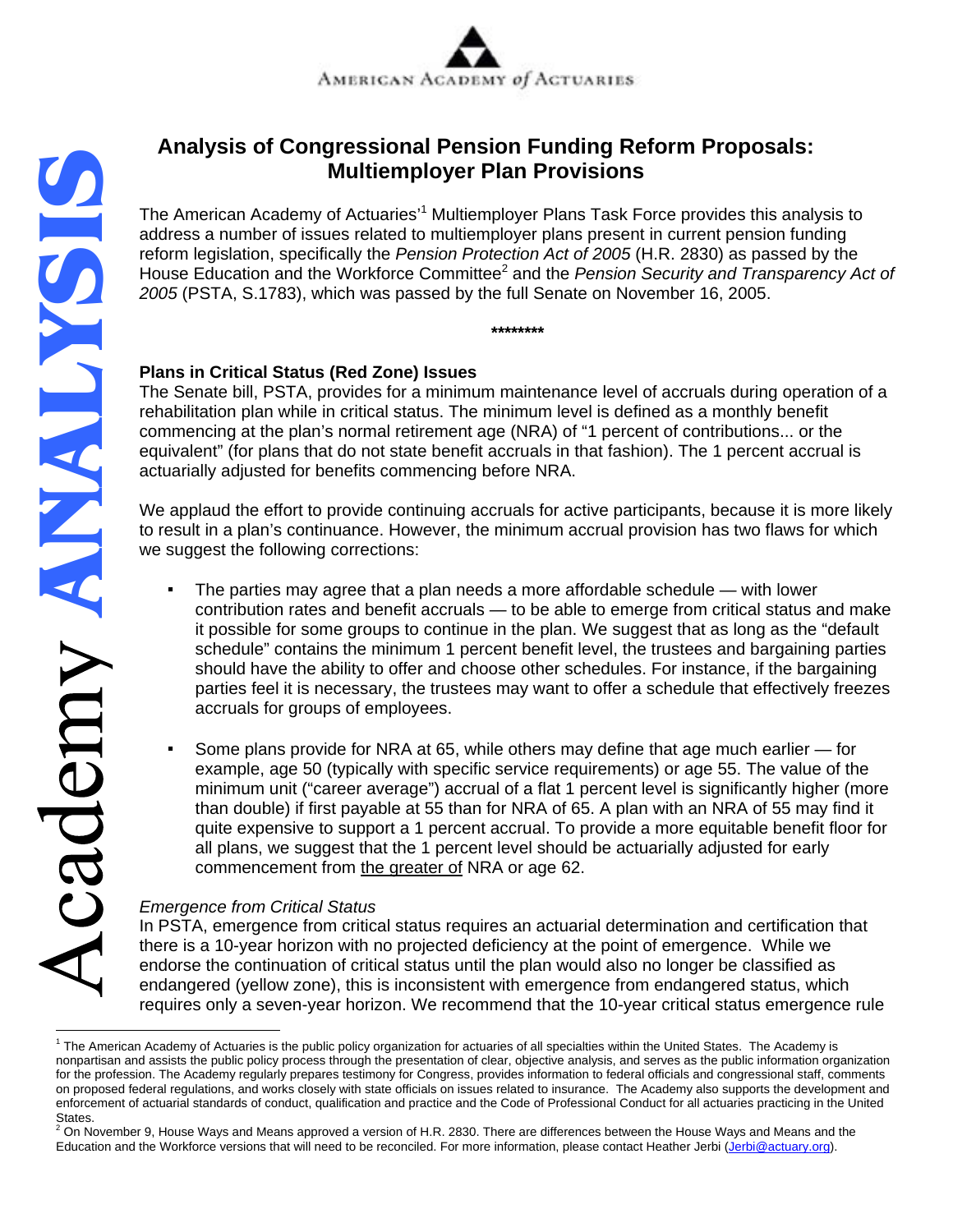be rolled back to seven years. If there is concern about a plan immediately sliding into endangered status, then an eight-year rule might be appropriate.

#### *Withdrawal Liability*

The Senate bill provides that for purposes of determining withdrawal liability for a plan in critical status (red zone), any benefit reductions shall be disregarded in determining the plan's unfunded vested benefits. This provision leads to significant record keeping and actuarial calculations (two sets of records), which could go on for years. For example, this could mean that for participants who retire or die during this period, withdrawal liability calculations may need to take into account those benefits not previously paid to them as retirees or to their beneficiaries as a result of the benefit reductions adopted in accordance with the rehabilitation plan. Every employer can ask for this calculation once a year, leading to very significant administrative and actuarial costs to a plan in critical status that can least afford the expenditure of assets.

This provision would be appropriate if the Senate bill also provided for the ability to remove certain subsidies for early commencement and optional payment forms as well as recent benefit increases for non-retired participants as provided in H.R. 2830. H.R. 2830 requires preservation of only those specific reduced benefits in determining withdrawal liability rather than requiring reconstruction of benefit reductions that applied to future service. This more limited approach by H.R. 2830 makes sense.

With the passage of time, the calculations required to disregard certain benefit reductions can get extremely complex: e.g., What about benefit payments that would have been made if there had been no reductions? What if some, but not all, of the reductions are subsequently restored? We suggest that the Pension Benefit Guaranty Corporation (PBGC) be given authority to develop regulations allowing for simplified approximations to comply with these provisions if enacted.

#### **Non-Core Benefit Reductions**

H.R. 2830 contains a provision that would allow reductions in certain benefits that would otherwise be protected from cutback, but the Senate legislation does not include a similar provision. While the reluctance to allow for such reductions is understandable, members of the task force suggest that limiting a board of trustees' ability to be as fair as possible in matching the defined benefit promise with the ability to finance that promise, creates obstacles to fulfilling the purposes of the rehabilitation plan. Many plans have such heavy legacy costs that reducing all future accruals will not be enough to keep a plan solvent.

Under current law, the PBGC mandates benefit reductions when insolvency is determined. Ultimately, the low monthly benefit guarantee level is no more than \$35.75 for up to 30 years of service, based on up to \$11 per year of service, plus 75 percent of the next \$44 of accrual per year of service, for a maximum guarantee of \$1,072.50 per month. Relative to that approach, the proposed reductions in H.R. 2830 would generally:

- **Provide more protection for pension plan beneficiaries;**
- Allow many more plans a chance to restructure and continue providing promised benefits into the future, though perhaps paid starting at a later date and in a different form from originally anticipated;
- Avoid the need for PBGC intervention and support; and
- Result in a far more rational allocation of benefit reduction among different generations and participant classes.

Reductions should be allowed *only for plans categorized as being in critical status* in the following limited areas:

▪ Reductions in, or complete rescission of, benefit increases adopted within the prior five years.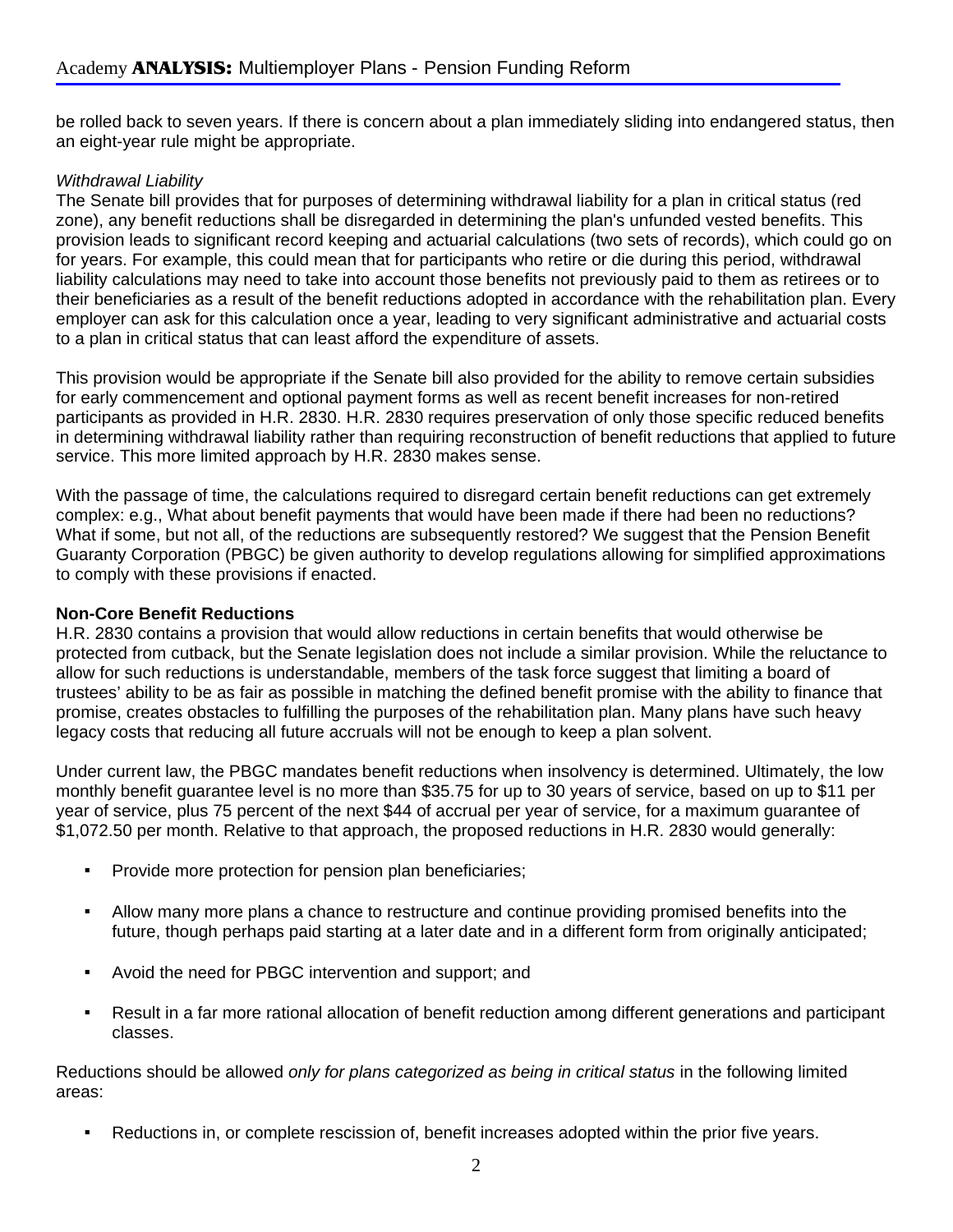- Reductions in early retirement subsidies. Benefits greater than the actuarial equivalent of the accrued benefit payable at the plan's normal retirement age would be deemed, for this purpose, an early retirement subsidy.
- Reductions in subsidies for optional forms of payment. This should include the ability to eliminate the lump sum form of payment, as mandated in PSTA.
- Reduction in, or complete rescission of, other benefit increases adopted after Jan. 1, 1999 (including post-retirement benefit increases), but only if reduced or rescinded within one year of the legislation's effective date.
- For plans that define normal retirement age as less than 62, reductions in benefits greater than the actuarial equivalent of the accrued benefit payable at age 62. For example, this would put plans with a normal retirement benefit of "30 and out" on an equal footing with a plan that has the same "30 and out" provision, but is characterized as an early retirement benefit in the plan document.

We note that half the trustees are employee representatives, so employees have a strong voice in any decision to reduce benefits and will be reluctant to make any reductions unless they are necessary to ensure the plan's continuance.

The process of trustees deciding to reduce these non-core benefits in critical-status plans could include an additional feature in which such reductions could be made subject to approval by the PBGC.

# **IRC Sec. 412(e) Extensions Automatic**

Changes by the proposed legislation would significantly reduce the amount of relief available under Internal Revenue Code (IRC) Sec.  $412(e)^3$  Therefore, there is less need for IRS oversight of plans seeking amortization extensions. Other provisions of the proposed legislation have the effect of requiring trustees to take prompt and decisive action to avoid a funding deficiency. The amortization extension can often play an important role in allowing time for more fundamental improvement mechanisms to take effect. Further, the current process for obtaining IRS approval to extend amortization periods has been found to be timeconsuming, expensive, and fraught with uncertainty. For plans making Sec. 412(e) amortization extensions part of a funding improvement or rehabilitation plan, an automatic process is required. Both the Senate and House bills change the rules for extension of certain amortization periods, but only PSTA allows for an automatic five-year extension — in limited circumstances upon actuarial certification — that will be most useful for plans.

# **Funding Improvement Period (FIP)**

 $\overline{a}$ 

In PSTA, the funding improvement period appears to be viewed as a fixed period, at the end of which the plan and contributing employers face severe sanctions if the targets have not been met. This could occur if, for example, investments under-perform in the last few months of the 10-year period. Under H.R. 2830, however, a plan that goes off track during the 10-year period would typically trigger a new determination of endangered status and would force the trustees to revise the funding improvement plan. This would presumably replace the earlier funding improvement plan. We believe the H.R. 2830 approach of periodic corrections is an appropriate and practical method for bringing benefits and contributions into alignment.

We also have serious concerns with the PSTA approach of imposing an excise tax penalty for failure to meet the funded ratio targets during the FIP. This excise tax would apply to plans that have met the minimum funding requirement but fail to meet the funded ratio, thereby treating endangered plans more harshly than critical plans. It would tend to fall on plans almost randomly, penalizing some plans that are on a track toward

 $3$  This is the result of eliminating the (currently) low amortization interest rate prescribed by Sec. 412(e).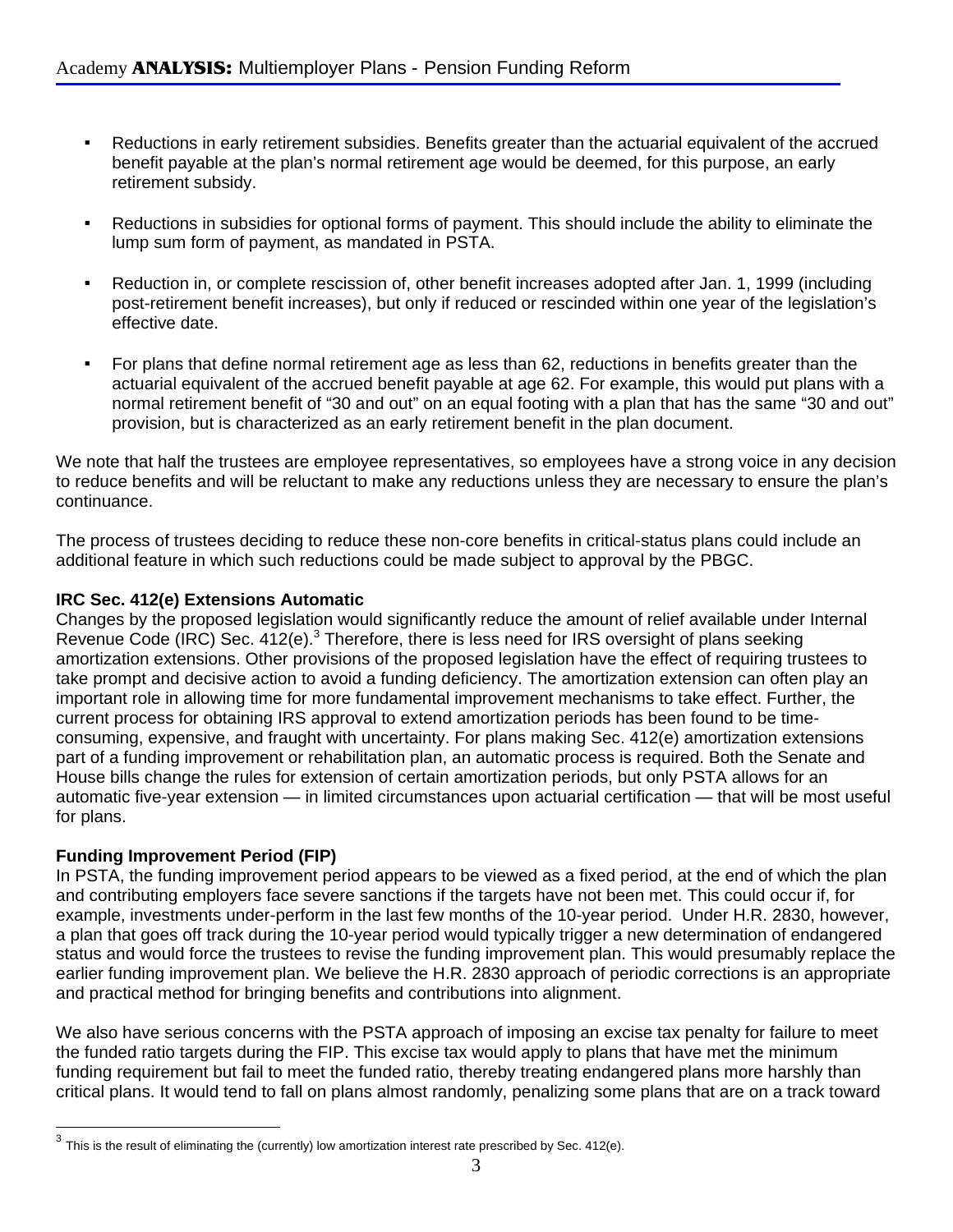full funding, while other plans with more severe funding problems escape penalties. H.R. 2830 imposes no excise tax penalties. The regular operation of minimum funding requirements and the danger of falling into redzone status are sufficient incentives to meet the funding improvement plan targets, and the imposition of excise tax penalties are excessive and unnecessary.

#### **Yellow Zone — Interim Steps**

For plans that are endangered ("seriously endangered" in the Senate bill), certain interim steps would be required pending adoption of a funding improvement plan. These steps must be "reasonable" and include amortization extensions, benefit reductions, use of shortfall, etc. They must also be designed to improve the funded percentage and postpone by one year the projected funding deficiency. We point out the following:

- The only action available to the trustees that has a true economic impact would be benefit reductions. The use of the term "reasonable" is subject to interpretation and could lead to dispute among trustees. Is it "unreasonable" to reduce future benefit accruals to \$0? Clarification or safe harbor steps would be helpful. Note that permitted reductions to future benefit accruals will not change the current funded percentage.
- It is impossible to instantly improve the funded percentage without a large cash infusion or a reduction in accrued benefits, neither of which will take place during the applicable period pending development of the FIP. The period over which the funded percentage is to be improved needs to be clarified.
- Interim steps make sense for a plan that has been gradually approaching endangered status, for instance, a projected funding deficiency that went from eight years to seven years. Depending on what is considered reasonable, it might be difficult for a plan that is "endangered" at the time of the legislation's enactment. We suggest deferring the effective date by a year or two to allow trustees time to take appropriate action.

## **Funding ratios**

Both H.R. 2830 and PSTA make use of the plan's funded ratio. H.R. 2830 appears to base the liability on the funding method adopted by the plan, while PSTA uses the unit credit funding method. We believe PSTA's definition of the funded ratio is more appropriate. The liability determined under the unit credit method is the present value of benefits that have been earned in the past and is the appropriate liability to use for this purpose. In addition, we are concerned that use of the plan's funding method might lead plans to change to the unit credit method simply to improve the calculated funded ratio even in situations where a change to unit credit might not be in the plan's best interest.

Both H.R. 2830 and PSTA base the funded ratio on the actuarial assumptions used for plan funding purposes. We agree with this approach, as it would allow the trustees to create and carry out improvement plans to meet the applicable targets and provide adequate funding on a sound long-term basis.

## **Actuarial Certification for Status of Improvement Plans**

We recommend that legislation (both H.R. 2830 and PSTA) be clarified to indicate that actuarial projections used for any certifications under the new rules should be performed on a "best estimate" standard — other than projected contribution increases and other actions anticipated in rehabilitation or improvement plans that are specifically designated by the trustees.

#### **Potential for Challenges**

The sharp lines, introduced in proposed legislation, that determine the red and yellow zones, and the potential for a plan to fall in and out of these zones, create an environment in which small differences in data and actuarial calculations and methodologies can have vastly different outcomes for participant's benefits and employers' contributions. We feel it is important that legislation include language that would protect the plan, trustees, and actuary by clarifying the grounds for potential challenges to actions taken by trustees or